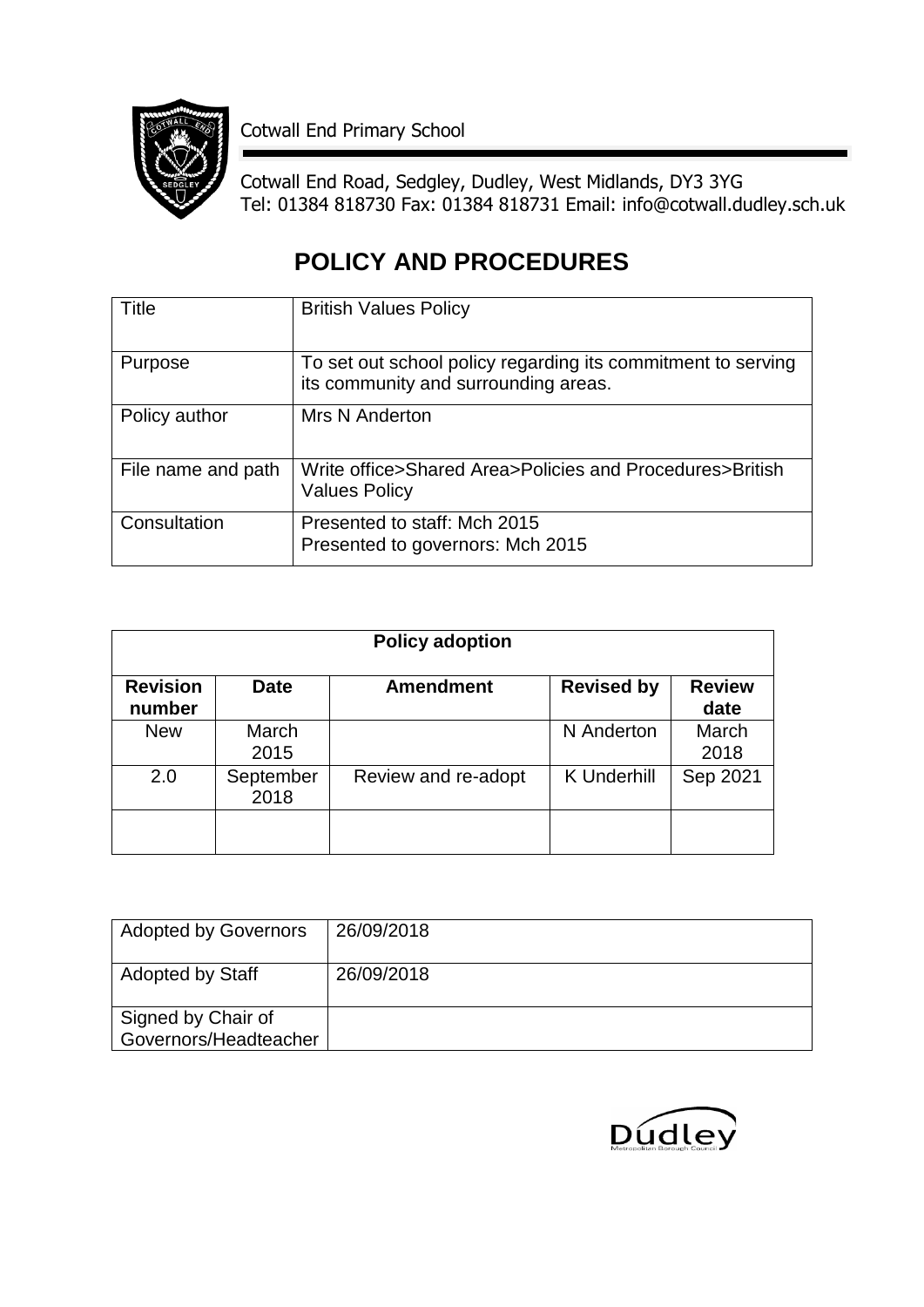## Promoting British Values at Cotwall End

The Government has recently reinforced the need *"to create and enforce a clear and rigorous expectation on all schools to promote the fundamental British values of democracy, the rule of law, individual liberty and mutual respect and tolerance of those with different faiths and beliefs."*

Cotwall End Primary School is committed to serving its community and surrounding areas. We recognize the multi-cultural, multi-faith and ever-changing nature of the United Kingdom, and the crucial role schools play in promoting these values. We are a school for all.

**Democracy** 

- Democracy is promoted implicitly and explicitly throughout the school.
- Pupils are involved formally in democratic processes e.g. voting for school councillors and completing pupil questionnaires, and also informally by raising issues with staff. Year 6 pupils take part in the Youth parliament elections.
- The concept of fairness and equal opportunities is promoted in all aspects of school life.
- Pupils are taught the value and reasons behind laws and rules, in the class, the school and the country, that they govern and protect us, the responsibilities that this involves and the consequences when laws and rules are broken.

The Rule of Law

- We have good links with the local police through the local Police Community Support Officer.
- We have a clearly structured behaviour policy which pupils understand and follow.
- We regularly review behaviour incidents in school and share these with key stakeholders.
- Assemblies and Personal, Social and Health Education lessons regularly include a focus on the law e.g. Safety Awareness and E-safety Awareness.

Individual Liberty

- Pupils have key roles and responsibilities in school, such as pupils in Key Stage 2 who take on the roles of register monitors, music monitors, playleaders etc.
- Within school, and in extra-curricular clubs and opportunities pupils are actively encouraged to make choices, knowing that they are in a safe and supportive environment.
- Pupils are encouraged to know, understand and exercise their rights and personal freedoms and advised how to exercise these safely, for example through our E-Safety and Personal, Social and Health Education lessons.
- The aims and ethos statement are embodied in all that we do in our school.
- We take every opportunity to integrate Spiritual, Moral, Social and Cultural dimensions into our curriculum wherever possible, for example through the use of P4C (Philosophy for Children).